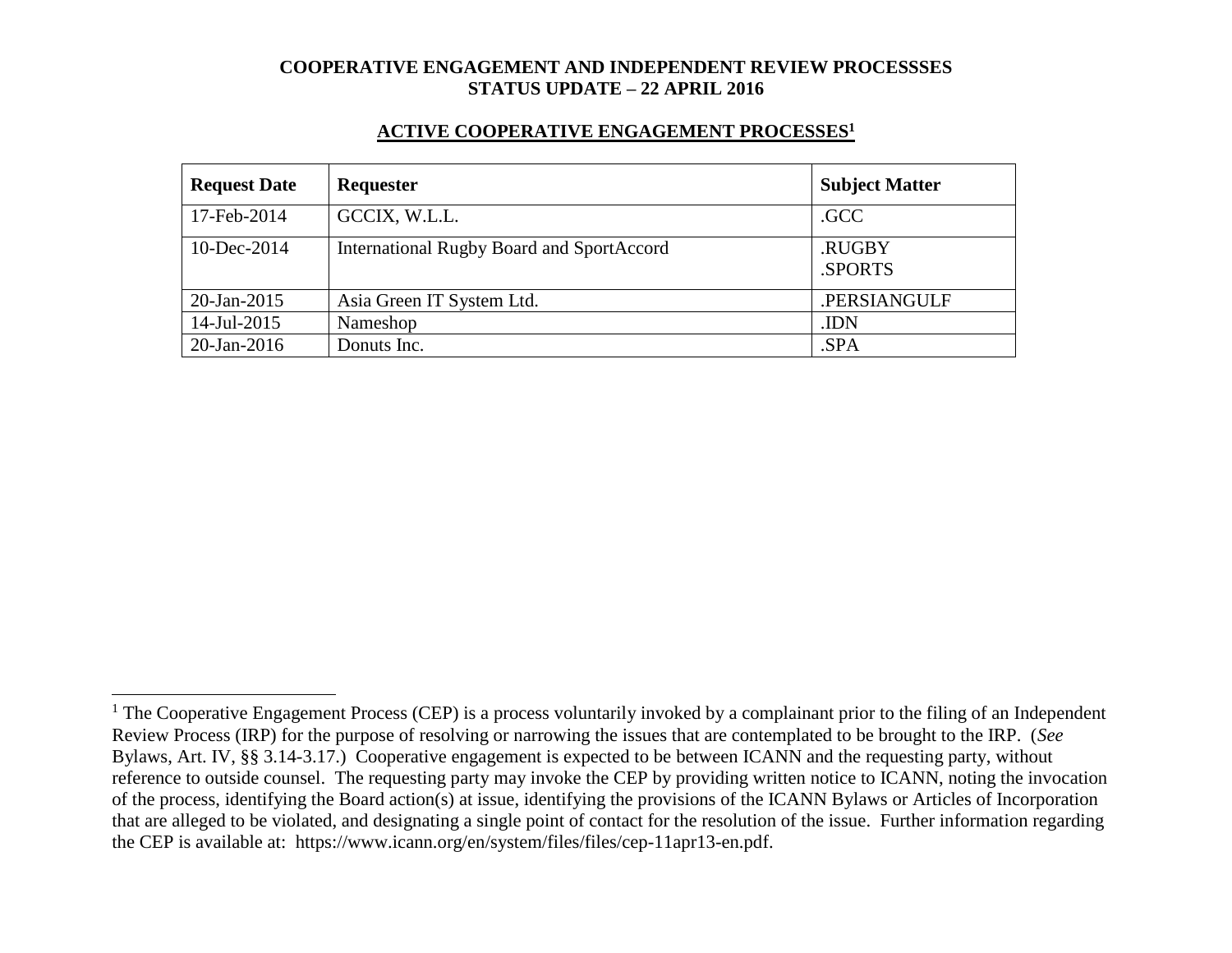# **RECENTLY CLOSED COOPERATIVE ENGAGEMENT PROCESS**

There are no recently closed CEPs.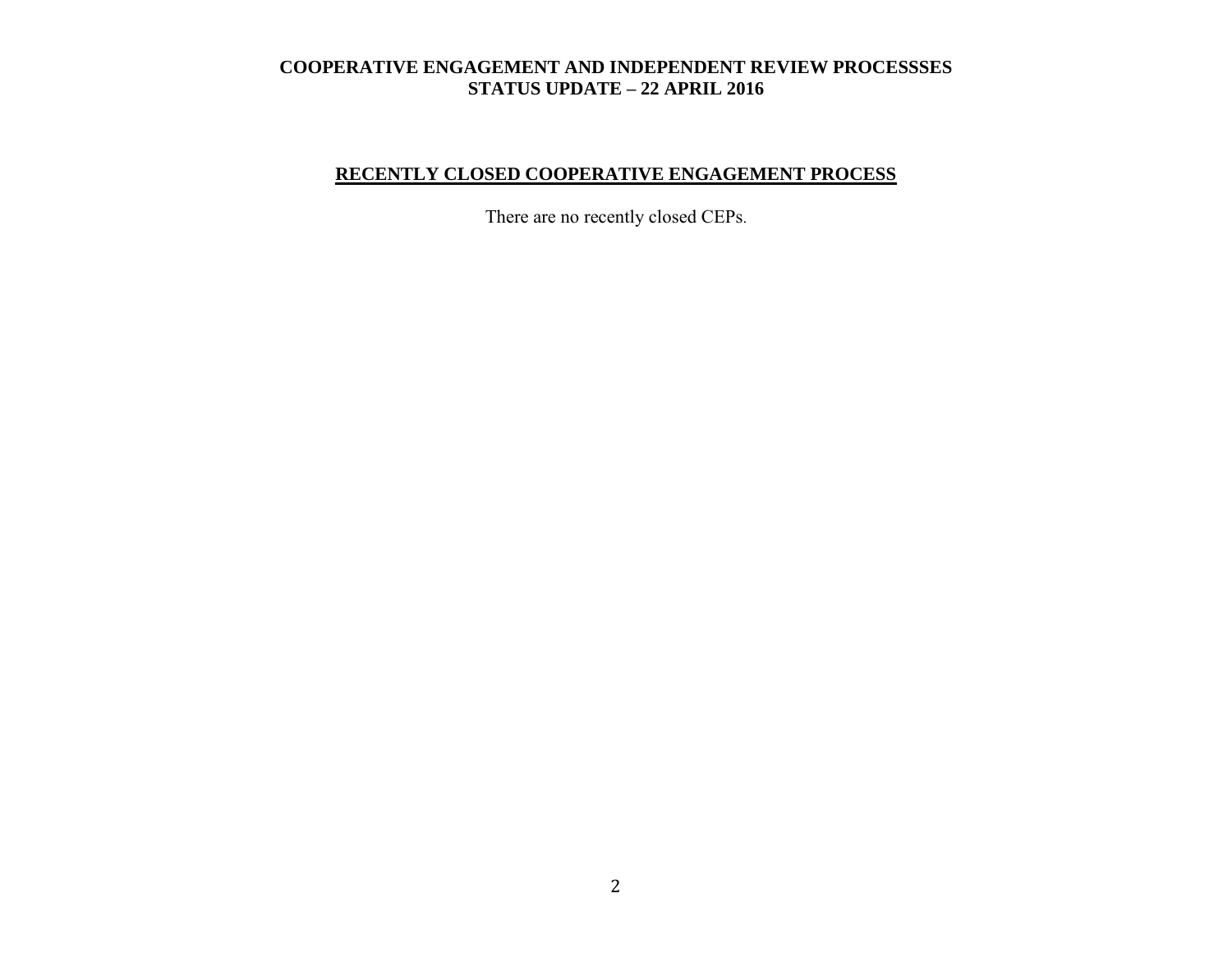#### **ACTIVE INDEPENDENT REVIEW PROCESSES<sup>2</sup>**

| <b>Date</b><br><b>ICANN</b><br><b>Received</b><br><b>Notice of</b><br><b>IRP</b> | Date IRP<br><b>Commenced</b><br>by ICDR | Requester                                                                                                | <b>Subject Matter</b>   | <b>Status</b>                                                                                                                                                                                                                                |
|----------------------------------------------------------------------------------|-----------------------------------------|----------------------------------------------------------------------------------------------------------|-------------------------|----------------------------------------------------------------------------------------------------------------------------------------------------------------------------------------------------------------------------------------------|
| 21-Sept-2014                                                                     | 22-Sept-2014                            | Dot Registry, LLC<br>https://www.icann.org/resources/pa<br>ges/dot-registry-v-icann-2014-09-<br>$25$ -en | .INC<br>.LLC<br>.LLP    | Panel Selection: Full Panel confirmed on 5<br>February 2015.<br>Materials: Written submissions, Declaration(s), and<br>Scheduling Orders are posted here.<br>Hearing(s): Hearing took place on 29 March 2016;<br>awaiting Final Declaration. |
| 8-Oct-2014                                                                       | 13-Oct-2014                             | Donuts Inc.<br>https://www.icann.org/resources/pa<br>ges/donuts-v-icann-2014-10-13-en                    | <b>RUGBY</b><br>.SPORTS | Panel Selection: Full Panel confirmed on 7 April<br>2015.<br>Materials: Written submissions, Declaration(s), and<br>Scheduling Orders are posted here.<br>Hearing(s): Hearing took place on 8 October 2015;<br>awaiting Final Declaration.   |

 $\overline{a}$ 

<sup>&</sup>lt;sup>2</sup> The Independent Review Process (IRP) is a process by which any person materially affected by a decision or action by the Board that he or she asserts is inconsistent with the Articles of Incorporation or Bylaws may submit a request for independent review of that decision or action. (*See* Bylaws, Art. IV, § 3.) In order to be materially affected, the person must suffer injury or harm that is directly and causally connected to the Board's alleged violation of the Bylaws or the Articles of Incorporation, and not as a result of third parties acting in line with the Board's action. Further information regarding the IRP is available at: https://www.icann.org/resources/pages/mechanisms-2014-03-20-en.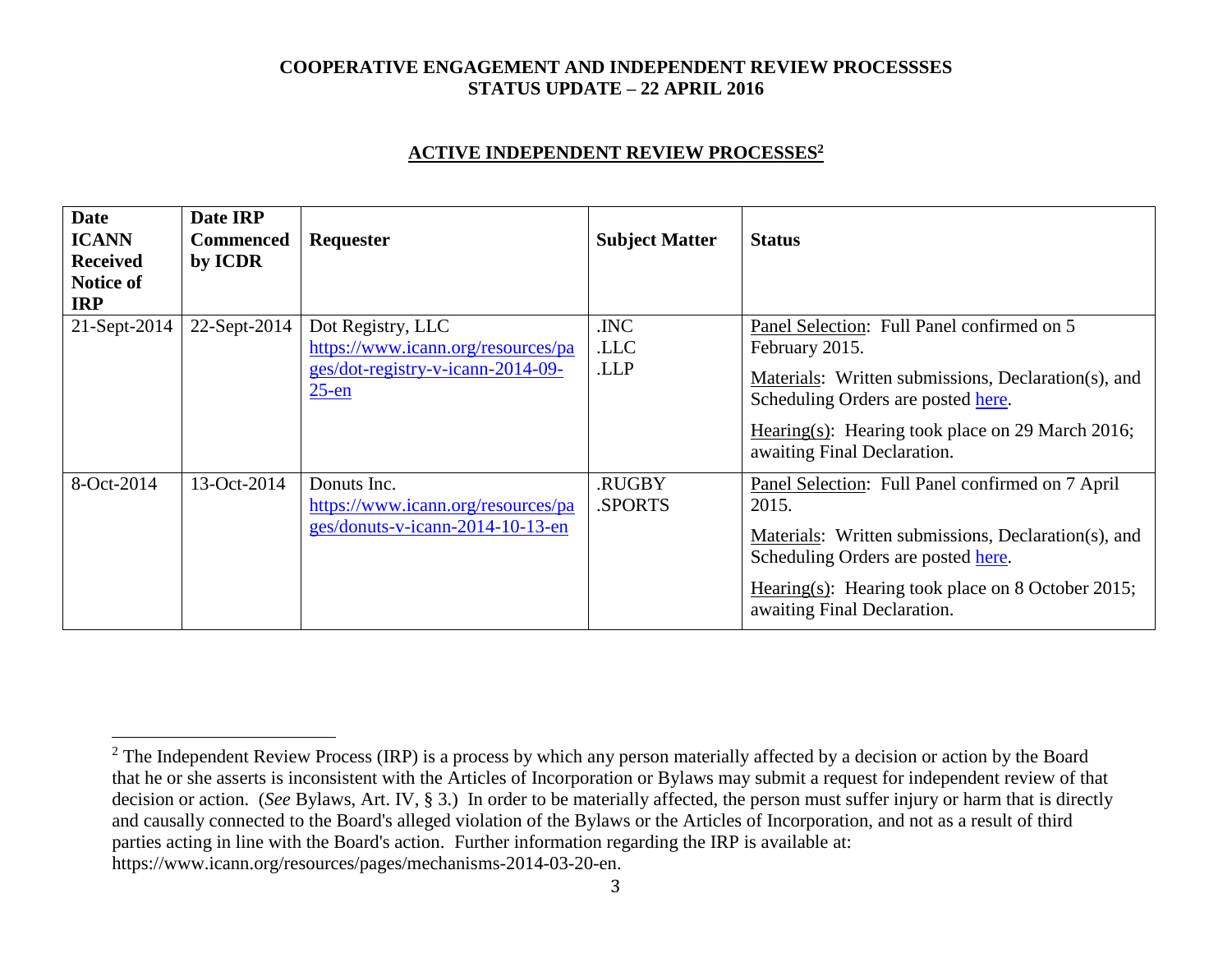| <b>Date</b><br><b>ICANN</b><br><b>Received</b><br><b>Notice of</b><br><b>IRP</b> | Date IRP<br><b>Commenced</b><br>by ICDR | Requester                                                                                              | <b>Subject Matter</b> | <b>Status</b>                                                                                                                                                                                                                                                                          |
|----------------------------------------------------------------------------------|-----------------------------------------|--------------------------------------------------------------------------------------------------------|-----------------------|----------------------------------------------------------------------------------------------------------------------------------------------------------------------------------------------------------------------------------------------------------------------------------------|
| 5-Dec-2014                                                                       | 8-Dec-2014                              | <b>Gulf Cooperation Council</b><br>https://www.icann.org/resources/pa<br>ges/gcc-v-icann-2014-12-06-en | .PERSIANGULF          | Panel Selection: Full panel confirmed on 2<br>December 2015.<br>Materials: Written submissions, Declaration(s), and<br>Scheduling Orders are posted here.<br>Hearing(s): Preliminary Hearing took place on $6$<br>January 2016. A final hearing has been scheduled<br>for 17 May 2016. |
| 19-Mar-2015                                                                      | 24-Mar-2015                             | Dot Sport Limited<br>https://www.icann.org/resources/pa<br>ges/dot-sport-v-icann-2015-03-27-<br>en     | .SPORT                | Panel Selection: Full Panel confirmed on 3<br>September 2015.<br>Materials: Written submissions, Declaration(s),<br>and Scheduling Orders are posted here.<br>Hearing(s): Administrative hearing took place on $28$<br>September 2015. Final hearing scheduled for 3 May<br>2016.      |
| 24-Mar-2015                                                                      | 7-Apr-2015                              | Corn Lake, LLC<br>https://www.icann.org/resources/pa<br>ges/corn-lake-v-icann-2015-04-07-<br>en        | <b>CHARITY</b>        | Panel Selection: Full Panel confirmed on 17<br>September 2015.<br>Materials: Written submissions, Declaration(s),<br>and Scheduling Orders are posted here.<br>$Hearing(s): Final hearing took place on 8 February$<br>2016; Awaiting Final Declaration.                               |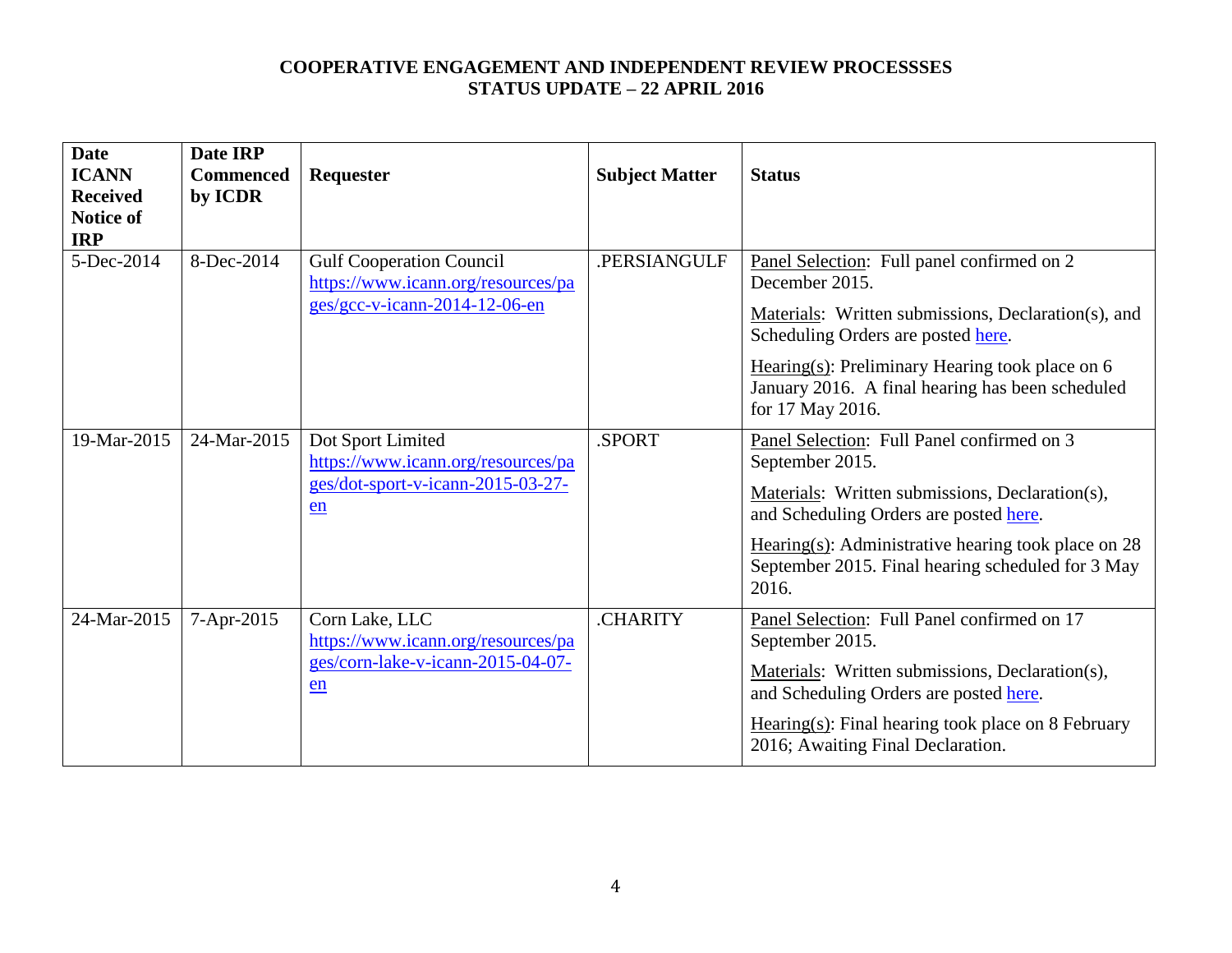| <b>Date</b><br><b>ICANN</b><br><b>Received</b><br>Notice of<br><b>IRP</b> | Date IRP<br><b>Commenced</b><br>by ICDR | Requester                                                                                                                                        | <b>Subject Matter</b> | <b>Status</b>                                                                                                                                                                                                                                                                                       |
|---------------------------------------------------------------------------|-----------------------------------------|--------------------------------------------------------------------------------------------------------------------------------------------------|-----------------------|-----------------------------------------------------------------------------------------------------------------------------------------------------------------------------------------------------------------------------------------------------------------------------------------------------|
| 30-Sep-2015                                                               | 5-Oct-2015                              | Afilias Limited, BRS Media, Inc.,<br>Tin Dale, LLC<br>https://www.icann.org/resources/pa<br>ges/afilias-brs-tin-llc-v-icann-2015-<br>$10-12$ -en | .RADIO                | Panel Selection: Two panelists have been selected;<br>awaiting for third panelist to be selected.<br>Materials: Written submissions, Declaration(s),<br>and Scheduling Orders are posted here.<br>$Hearing(s)$ : No hearings are currently scheduled.                                               |
| 22-Oct-2015                                                               |                                         | dotgay LLC                                                                                                                                       | .GAY                  | Panel Selection: IRP has not commenced; notice of<br>IRP commencement has not been issued by ICDR.<br>Materials: IRP has not commenced; notice of IRP<br>commencement has not been issued by ICDR.<br>Hearing(s): IRP has not commenced; notice of IRP<br>commencement has not been issued by ICDR. |
| 15-Dec-2015                                                               | 16-Dec-2015                             | Asia Green IT Systems Bilgisayar<br>San. ve Tic. Ltd. Sti.<br>https://www.icann.org/resources/pa<br>ges/irp-agit-v-icann-2015-12-23-en           | .ISLAM<br>HALAL.      | Panel Selection: Full Panel was confirmed on 23<br><b>March 2016.</b><br>Materials: Written submissions, Declaration(s),<br>and Scheduling Orders are posted here.<br>Hearing $(s)$ : Merits hearing scheduled for 6<br>September 2016.                                                             |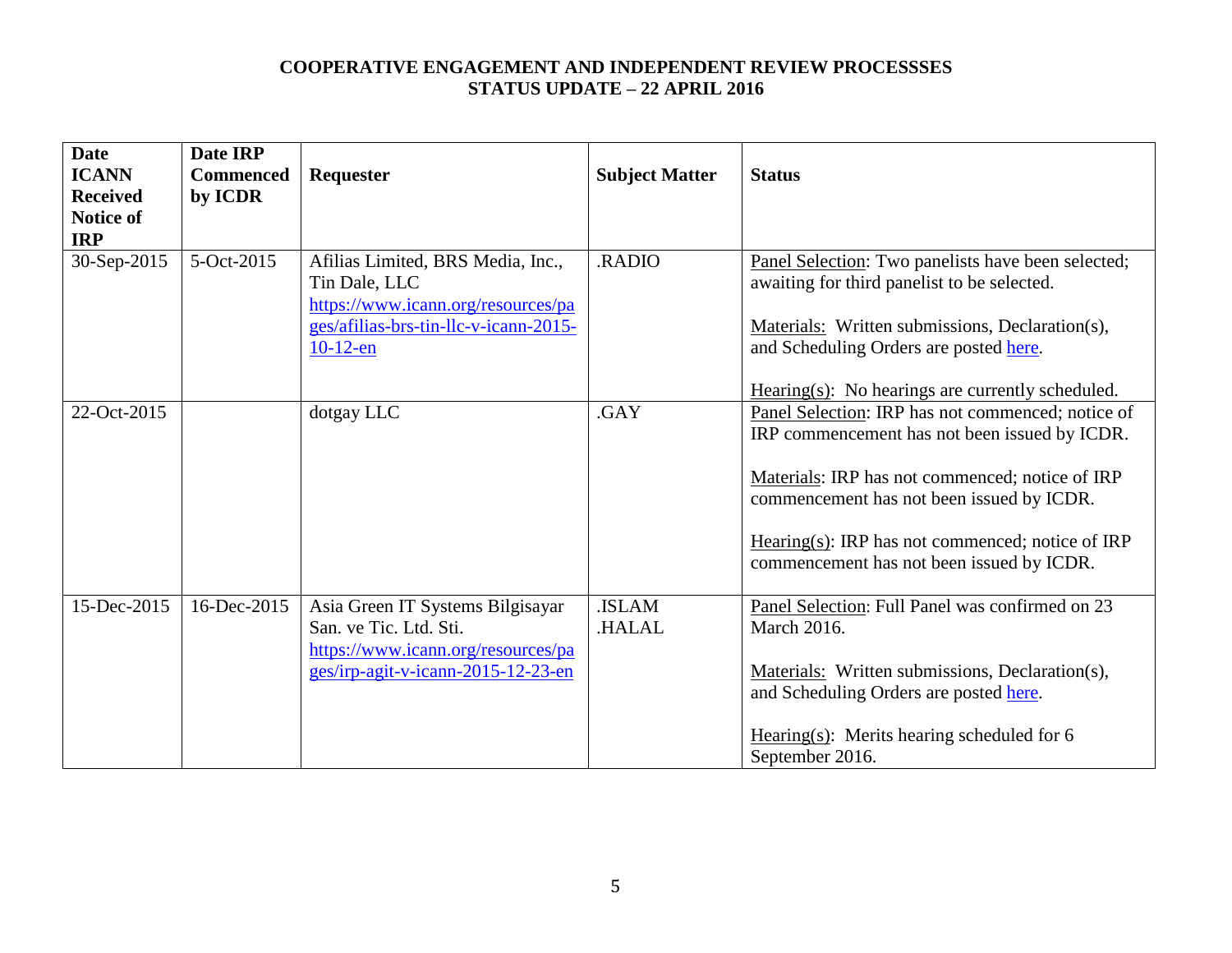| <b>Date</b>     | Date IRP         |                                    |                       |                                                        |
|-----------------|------------------|------------------------------------|-----------------------|--------------------------------------------------------|
| <b>ICANN</b>    | <b>Commenced</b> | <b>Requester</b>                   | <b>Subject Matter</b> | <b>Status</b>                                          |
| <b>Received</b> | by ICDR          |                                    |                       |                                                        |
| Notice of       |                  |                                    |                       |                                                        |
| <b>IRP</b>      |                  |                                    |                       |                                                        |
| 10-Feb-2016     | 10-Feb-2016      | Commercial Connect, LLC            | .SHOP                 | Panel Selection: Two panelists have been               |
|                 |                  | https://www.icann.org/resources/pa |                       | appointed; awaiting one panelist to be appointed.      |
|                 |                  | ges/irp-commercial-connect-v-      |                       |                                                        |
|                 |                  | icann-2016-02-16-en                |                       | Materials: Written submissions, Declaration(s),        |
|                 |                  |                                    |                       | and Scheduling Orders are posted here.                 |
|                 |                  |                                    |                       |                                                        |
|                 |                  |                                    |                       | Hearing(s): An administrative hearing took place       |
|                 |                  |                                    |                       | on 29 February 2016. No other hearings are             |
|                 |                  |                                    |                       | currently scheduled.                                   |
|                 |                  |                                    |                       |                                                        |
| 1-Mar-2016      | 2-Mar-2016       | Amazon EU S.à.r.l.                 | .AMAZON               | Panel Selection: One panelist has been appointed;      |
|                 |                  | https://www.icann.org/resources/pa |                       | awaiting other two panelists to be appointed.          |
|                 |                  | ges/irp-amazon-v-icann-2016-03-    |                       |                                                        |
|                 |                  | $04$ -en                           |                       | Materials: Written submissions, Declaration(s), and    |
|                 |                  |                                    |                       | Scheduling Orders are posted here.                     |
|                 |                  |                                    |                       |                                                        |
|                 |                  |                                    |                       | $Hearing(s)$ : An administrative hearing took place on |
|                 |                  |                                    |                       | 14 March 2016. No other hearings are currently         |
|                 |                  |                                    |                       | scheduled.                                             |